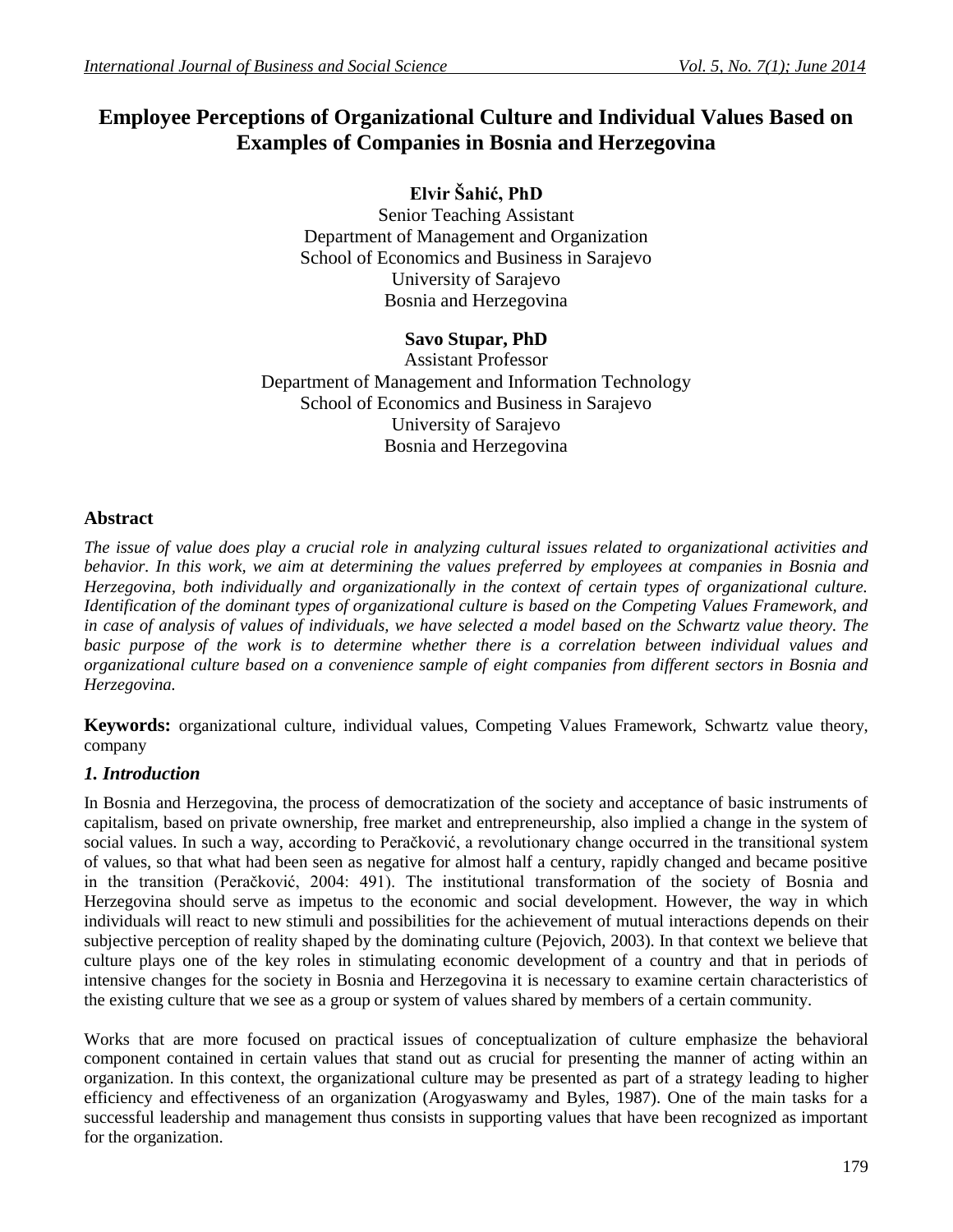It has thus been outlined since the very beginning of development of the concept of organizational culture that it constitutes the basic prerequisite of success and development, and today there is a widely accepted opinion that a ''strong'' culture has a positive impact on organizational performance. A strong culture may be defined as ''a system of widely accepted and intensively shared values at an organization'' (O'Reilly, Chatman & Caldwell, 1991: 493). In strong cultures, ''values, norms and other elements of culture give a clear and consistent message that connects members of the organization and causes a similar style of behavior, approach to problems, internal and external relations of all employees.'' (Sikavica, Bahtijarević-Šiber & Vokić, 2008: 429)

During the analysis of this concept, numerous definitions and opinions on organizational culture have emerged (Deal & Kennedy, 1982; Hofstede, 1980; Ouchi 1981; Peters & Waterman, 1982; Cooke & Rousseau, 1988; Gordon & DiTomaso, 1992; Rowlinson & Procter, 1999). The most influential and widely accepted is the definition of Schein (2004) who defines organizational culture as a form of basic common presumptions that the group learned by solving their problems of external adaptation and internal integration.

Values are usually determined in such a way that they provide general behavior guidelines. The probably most influential definition of values was given by Kluckhohn: "Values are implicit or explicit concepts of desirable forms, typical for an individual or a group, which impact the selection of adequate goals, manners and means of acting.'' (Kluckhohn, 1951: 395, in Hitlin and Piliavin, 2004: 362) Also, the definition by Rokeach, according to which values constitute basic convictions that ''a certain manner of behavior or final state of existence is personally or socially more desirable than the opposite or reverse manner of behavior or final state of existence'', is not less influential. (Rokeach, 1973: 5, in Robbins and Judge, 2009: 120) Rokeach was of the opinion that value makes action meaningful, as opposed to Kluckhohn, who emphasized action (Hitlin and Piliavin 2004: 362).

Schwartz (1992) defines values as desirable, trans-situational goals that vary in terms of importance and serve as guiding principles in people's lives. A key aspect of contents that constitutes a difference between values is the type of motivational goal that they express. In order to coordinate with others the achievement of these goals important for them, individuals and groups cognitively present these specific values in relation to which they communicate. According to Schwartz key values are cognitive representations of three universal human requests: (1) biologically based needs of the organism, (2) needs for social interaction for the purpose of interpersonal coordination, (3) social and institutional needs for the purpose of group wellbeing and survival (Hitlin and Piliavin, 2004: 362).

One of important characteristics of organizational culture, if we analyze it in the context of values shared by employees of an organization, is the fact that prior to joining the organization, everyone has already developed and adopted a certain system of values. Such an individual system of values created as a result of socialization processes is shaped by special life circumstances of an individual and general cultural factors of the social system. In other words, the dominant culture largely shapes the individual system of values possessed by members of the organization, which may be analyzed independently from the organizational context in which they act. Starting with this premise, in this work we are trying to determine the intensity of presence of certain types of organizational culture in the context of different value orientations at the level of the organization and values preferred by employees individually.

The paper was structured in such a manner that after a review of literature for the purpose of determining the conceptual framework of the survey, we provide an explanation of the relevant aspects related to the survey methodology. In that segment we defined the goals and survey issues, explained the sample, instruments and survey procedure. We then presented the survey results with a discussion and certain limitations and recommendations for future survey. The final part contains the concluding remarks.

# *2. Conceptual Survey Frame*

# **2.1 Organizational Culture**

Different types of empirical survey on organizational culture are based on singling out certain content-related dimensions of culture that are subject to survey. This is applicable to both qualitative and quantitative survey, considering the fact that they are not able to fully include the content-related scope of the concept of culture. Typological or classificational approaches to putting organizational culture to use are based on the assumption that different dimensions may be categorized in certain types (Jung at al. 2009).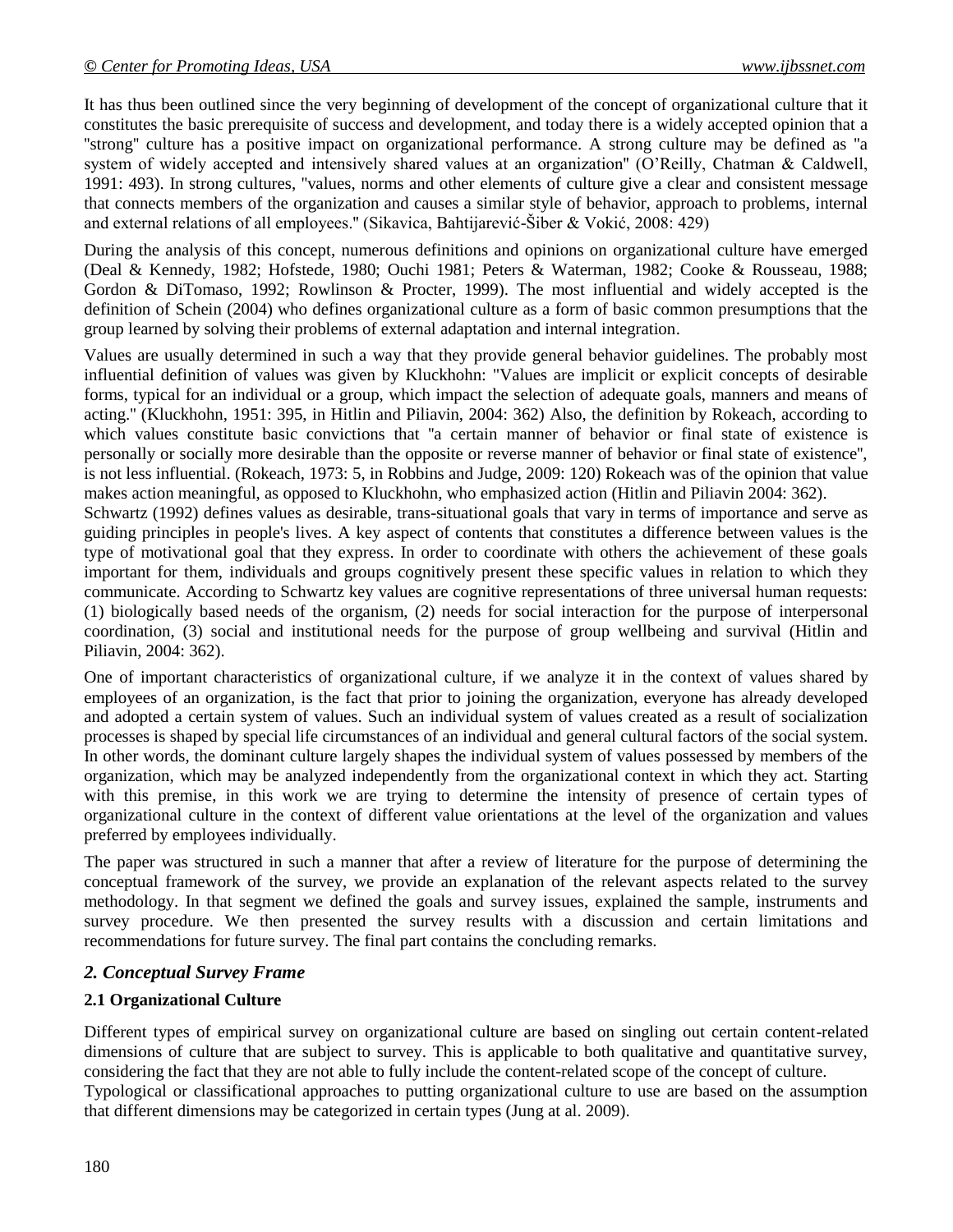"Similarly as in case of the psychology of personality, when some authors categorize individuals as certain types of personality based on a smaller number of dimensions, an attempt was made to classify organizations based on the basic dimensions or traits of culture in terms of the dominant type of the organizational culture.'' (Sušanj, 2005: 50) This resulted in numerous and different analytical frames and approaches that tried to differentiate various dimensions and characteristics that would be adequate for an empirical analysis. As a result of this, many different types of culture were identified (Deal and Kennedy, 1982; Cooke and Lafferty, 1983; Scholz, 1987; Denison and Spreitzer, 1991). However, as emphasized by Sikavica, ''basically the same types of culture are frequently offered under different names'' (Sikavica et al. 2008). Also, Sušanj believes that the authors have also demonstrated a significant level of agreement in terms of classification of the organizational culture, considering the fact that, although they base themselves on different background dimensions, they mostly underline four basic types of organizational culture (Sušanj, 2005: 50).

One of the better known classification of cultures was given by Harrison, and later on it was modified and improved by Handy (1981), and it includes four types: culture of power, roles, tasks and support. Based on the Competing Values Framework – CVF (developed by Quinn and Rohrbaugh, 1983), Cameron and Quinn (2006) differentiate between four types of culture: hierarchical, market, clan and adhocracy.

According to Cameron and Quinn (2006), an organizational culture that matches the hierarchical form is characteristic due to its formalized and structured workplace where a long-term interest of the organization is stability, predictability and efficiency. Market culture is a working environment that is primarily result-oriented, and long-term interests are related to competitive actions and achieving very demanding goals. The clan culture is characterized by a friendly working environment in which people share and exchange many personal elements, and great importance is given to high cohesion and moral. Adhocracy culture is characterized by a dynamic, entrepreneurial and creative working environment, and the focus is placed on the tendency to have a leading role in the field of new knowledge, products and services.

These four types of culture are organized based on two key dimensions. The first dimension constitutes a continuum that goes from organizational versatility and flexibility on the one side to perseverance and durability on the other side. The other dimension is related to the continuum that goes from the internal focus and integration to the external focus and differentiation (Cameron and Quinn, 2006).

In this way, the four culture types in competition due to the fact that every type has its opposite or contrary group of values. The emphasis of certain values that belong to the clan culture is thus set against the emphasis of values of the market culture, whereas the emphasis of adhocracy in terms of continuous adaptation to the environment is set against the emphasis of the stability and continuity-based hierarchy culture. Also, there are important parallels between different types of culture in terms of a shared focus. In case of the clan culture and adhocracy, the shared focus is on flexibility, and in case of market and hierarchy culture on control. As compared to the environment, clan and hierarchy cultures share an orientation towards internal processes in the organization, whereas adhocracy and market are focused on external processes (Cameron and Quinn, 2006).

Since every of the mentioned value orientations is important, or that there is no single, ideal type of culture, Cameron and Quinn state that it should not be expected that only one of the value orientations is emphasized. All four types of cultures at organizations are valuable and needed and none of them is better or worse than others (Cameron and Quinn, 2006: 80).

### **2.2 Individual Values**

 $\overline{a}$ 

Hitlin and Piliavin (2004) underline that there is a significant lack of standardization in the theoretic and empirical survey of values and that "many researchers examine attitudes, beliefs, or opinions and categorize their work as a study of values'' (Hitlin and Piliavin, 2004: 365).

The best-known surveys on values in organizational behavior include the work of Milton Rokeach (1973) who classified values in two groups of 18 value elements. The first group relates to desirable final state of existence that he called the terminal value. The second group contains instrumental values and relates to desirable manners of behavior or means for achieving the ultimate values.<sup>1</sup>

<sup>&</sup>lt;sup>1</sup> Robbins and Judge (2009) point out that some research based on Rokeach Value Survey (RVS) has confirmed that these values vary among different groups and people of the same profession or the same categories such as, for example, corporate managers, members of the trade union, students, etc. who usually have similar values (Robbins and Judge, 2009: 121, 122).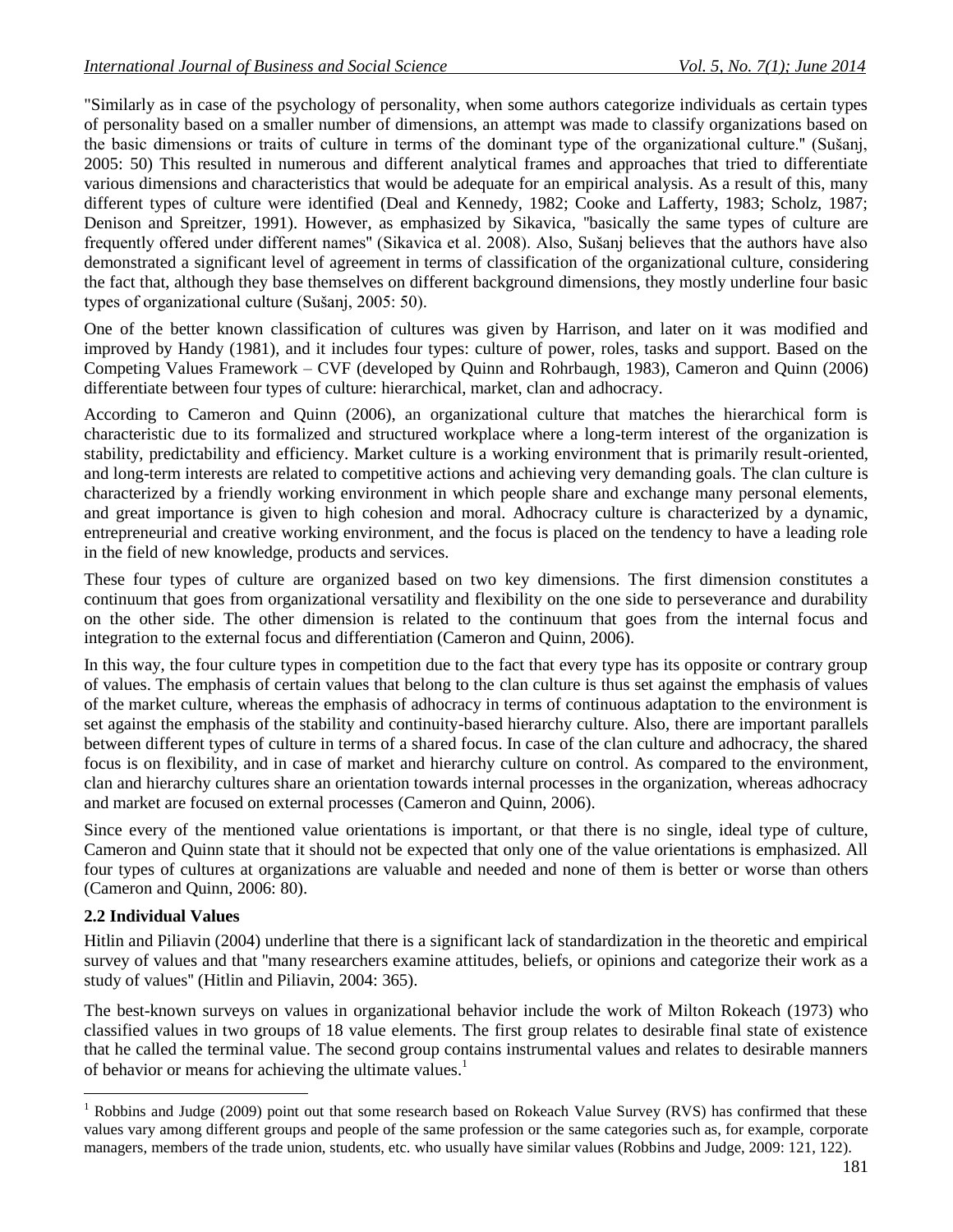The "Schwartz Value Survey" (SVS), which initially contained a list of 56 values, is also widely applied in empirical survey. The Swartz value theory (1992) identifies ten different motivating value orientations that include most of the key values recognized in cultures throughout the world. The characteristic of every of the ten key values is that it describes its central motivational goal:

- 1. Self-direction: independent thought and acts, choice, creation, survey;
- 2. Stimulation: taking risks and adventure;
- 3. Hedonism: egocentric meeting of personal needs;
- 4. Achievement: competitive personal success;
- 5. Power: social status and prestige, control of persons and resources;
- 6. Security: safety and stability, harmony of society, mutual relations and personal harmony;
- 7. Conformity: self-limitation and subordination of personal affinities to expectations of others;
- 8. Tradition: respect, devotion and acceptance of customs and ideas offered by the traditional culture and religion;
- 9. Benevolence: preservation and improvement of wellbeing of those persons that the person is frequently in touch with;
- 10. Universality: care and tolerance to the benefit of all people and nature.

Schwartz has developed an empirical scheme of what he considers a universal structure of human values and his system has two higher rows of value dimensions: openness to changes (self-direction, stimulation and partially hedonism), as opposed to conservatism (conformity, tradition and security) and self-enhancement (power, achievement and partially hedonism), as opposed to self-transcendence (universality and benevolence). The theory of value explains the structural aspect of value, namely the dynamic relations among them, where neighboring values share motivational characteristics, whereas those that are more distant constitute more antagonistic motivational characteristics (Schwartz at al 2001; Schwartz, 2003).

According to Schwartz (2003), the evidence of this theoretical structure has been found in samples of more than 67 nations. This points to a broad basis of motivations that may constitute a universal principles based on which the system of values is organized. People can differentiate the importance they give to certain values included in this frame of ten basic values, but the same structure of motivational opposites and compatibility may organize their values (Schwartz, 2003: 207).

### *3. Methodology*

#### **3.1 Goals and Survey Issues**

The basic purpose of empirical survey conducted in this paper is to examine the possibility of application of the model of cultural types based on the theoretical frame of competing values at companies in Bosnia and Herzegovina. The goal is to specify the profile of the organizational culture or level of presence of the four types of culture. In addition to the above mentioned, the goal of the survey is to examine individual values of employees and determine the level of correlation between individual values and types of organizational culture. In the context of these goals, we have formulated the following survey questions:

- 1. To what extent are the four types of organizational culture present in the company sample in Bosnia and Herzegovina?
- 2. Does one or more dominant cultural types stand out?
- 3. To what extent are there differences between the current and desirable culture in future?
- 4. Which individual values are preferred by employees in the company sample in Bosnia and Herzegovina?
- 5. Is there a correlation between the organizational culture and individual values of employees?

#### **3.2 Sample**

The survey was conducted on a convenience sample of 250 employees at eight companies in different sectors on the territory of Bosnia and Herzegovina. The following table 1. shows the basic characteristics of companies included in the survey (for the purposes of anonymity, we used the Greek alphabet instead of the original name of the company).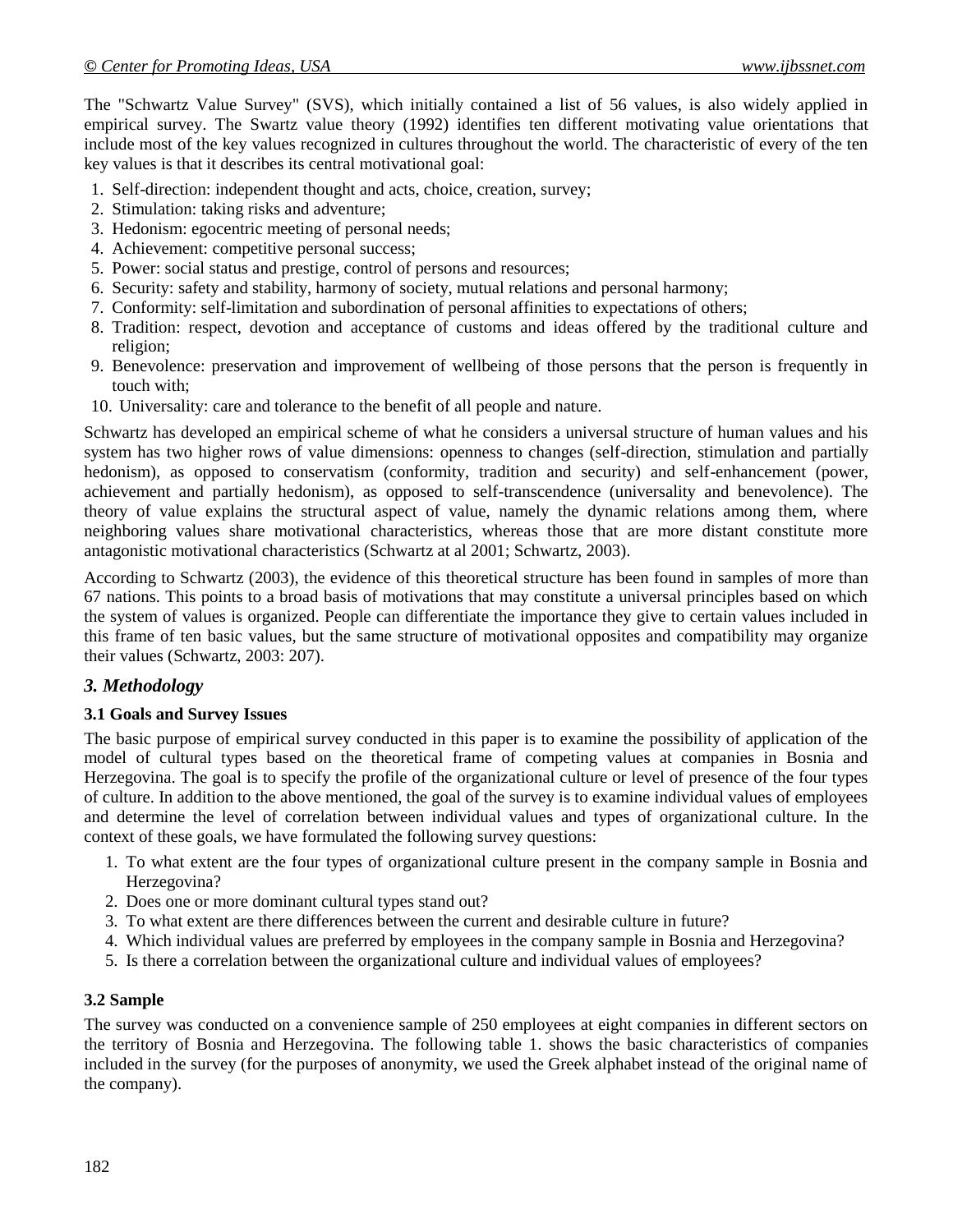| Company | <b>Place</b> | <b>Year of</b><br>establishment | <b>Total</b><br>number of<br>employees /<br>respondents | <b>Character</b><br>of<br>ownership     | Capital<br>share | <b>Sector</b>                                                    |
|---------|--------------|---------------------------------|---------------------------------------------------------|-----------------------------------------|------------------|------------------------------------------------------------------|
| Alfa    | Tuzla        | 1998                            | 103/64                                                  | Private                                 | National<br>100% | Fitting and dismantling of<br>steel structures and<br>insulation |
| Beta    | Sarajevo     | 2000                            | 30/13                                                   | Private                                 | Foreign<br>100%  | Financial services                                               |
| Gama    | Sarajevo     | 2002                            | 49/26                                                   | Private                                 | Foreign<br>100%  | Trade in medicines,<br>wholesale                                 |
| Delta   | Sarajevo     | 1997                            | 58/15                                                   | Private                                 | National<br>100% | Information and<br>communication (design<br>and IT engineering)  |
| Epsilon | Sarajevo     | 1960                            | 58 / 29                                                 | Private                                 | National<br>100% | Clothes production, retail<br>and wholesale trade                |
| Zeta    | Kakanj       | 1995                            | 61/47                                                   | Private                                 | National<br>100% | Fitting and dismantling of<br>industrial and energy<br>plants    |
| Eta     | Goražde      | 1998                            | 378/47                                                  | Mixed<br>(majority)<br>state-<br>owned) | National<br>100% | Processing industry                                              |
| Theta   | Sarajevo     | 1998                            | 37/9                                                    | Public                                  | National<br>100% | Gas production and supply                                        |

The usual practice in case of quantitative survey on organizational culture is that the number of respondents at organizations is limited to a smaller sample that includes the management and renowned employees and based on their opinions the results are generalized for all or almost all employees. As opposed to this, in our survey we tried to include the biggest number of employees possible, irrespectively of their current position at every individual company.

### **3.3 Measuring Instruments**

 $\overline{a}$ 

At the level of organization of examination of organizational values, we used the Organizational Culture Assessment Instrument (OCAI), created by Cameron and Quinn (2006). OCAI includes six content-related dimensions or aspects of organizational culture: dominant characteristics of an organization, organizational leadership, management of employees, binding tissue of the organization<sup>2</sup> or basis of commonness at an organization, strategic emphases, and criteria of success. Four descriptions are given for every dimension or aspect of culture (a, b, c and d) that constitute the characteristics of certain cultural types.

For the purpose of measuring the intensity of the presence of six content-related dimensions of organizational culture, we used the ipsative measuring scale. In this way, respondents provide answers by distributing 100 points to four variants of answers given for every individual dimension, depending on to what extent they consider that a description is similar to the culture or situation at their organization. The reliability and validity of OCAI has been proven in previous studies (Cameron and Quinn, 2006).

In our survey, we obtained the following reliability coefficients: for the clan culture 0,769, for adhocracy 0,501, market culture 0,610 and hierarchy culture 0,614. As compared to the desirable type of culture, the reliability coefficients were as follows: clan 0,820, adhocracy 0,528, market 0,699 and hierarchy 0,661.

<sup>2</sup> For this aspect of culture, Cameron and Quinn (2006.) use the term *"organizational glue''*.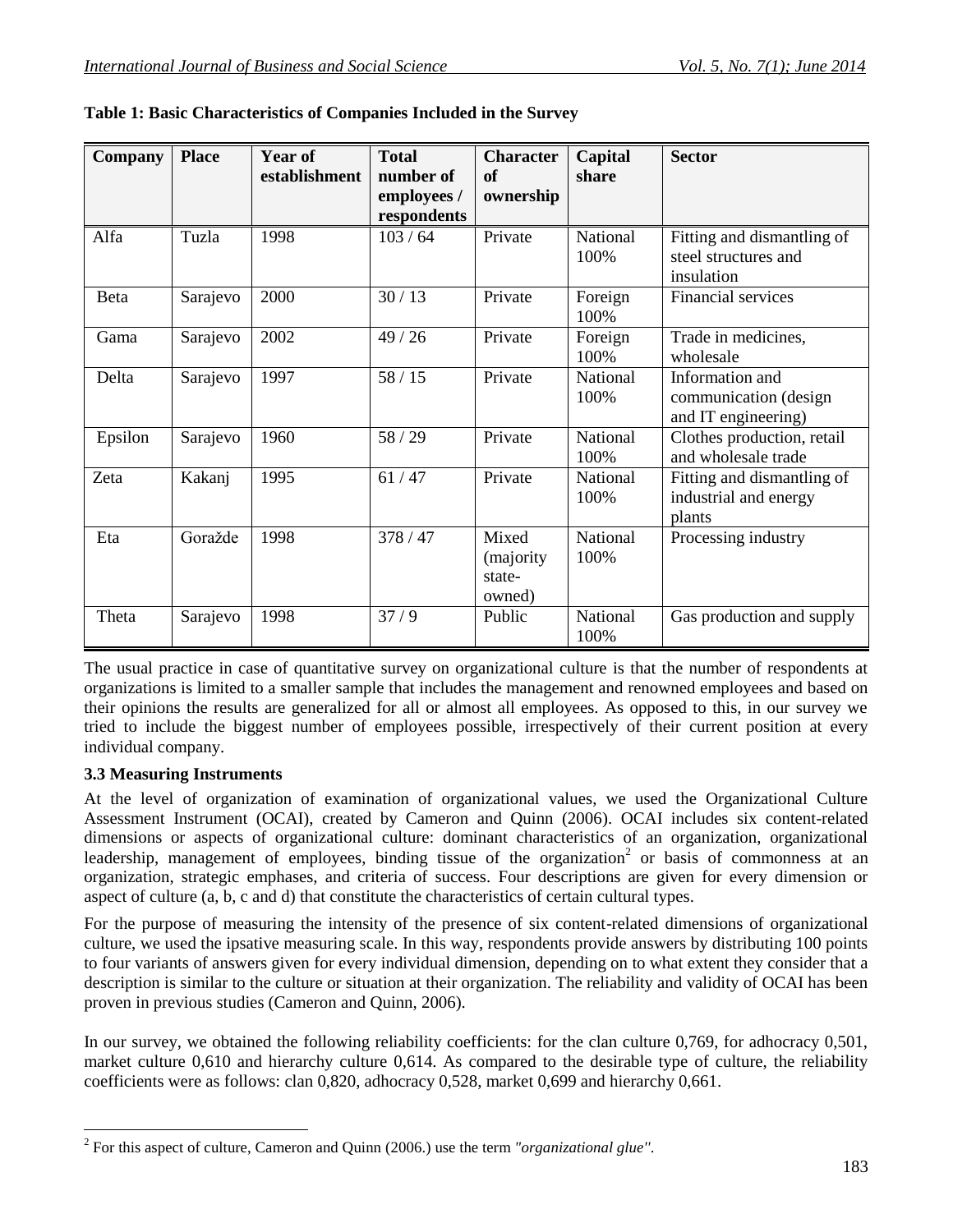At the individual level, the values of employees at organizations were examined by means of an individual values questionnaire based on the Swartz "Portrait Values Questionnaire" (PVQ) that was used by the designers of the European Social Survey (ESS).<sup>3</sup> This questionnaire is a shorter version that includes 21 PVQ items that have been somewhat reviewed in order to include as well as possible the content of ten different values, as opposed to the broader version of the portrait values questionnaire that includes 40 items. The portrait values questionnaire is a less abstract alternative to the "Schwartz Value Survey" (SVS) (Schwartz at al. 2001; Schwartz, 2003).

The portrait values questionnaire measures the ten key values through verbal portraits of persons. In our case, short verbal descriptions of 21 different persons were included.<sup>4</sup> In case of nine values, two descriptions were given, whereas the value ''universality'' includes three descriptions. Every portrait describes the goals of the person, aspirations or wishes that implicitly point out the importance of values. The used scale is Likert scale of answers with six degrees where the respondents gave one answer for every description to the question ''To what extent does this person resemble you?'' The answers were defined as follows: "he/she is not at all like me'', ''he/she is not like me'', ''he/she is a bit like me'', ''he/she is similar to me'', ''he/she is like me'' and ''he/she is very like me''. In this way we may draw conclusions on the importance of a certain value for the respondent based on his/her assessment of similarity with the given short descriptions of profiles of different persons. Verbal portraits describe every person as compared to what is important for him or her, that is these descriptions ''capture'' the values of the person without a clearly identified value as the theme of survey.

Such a questionnaire of individual values examines similarities with some motivational goals and aspirations, or values rather than similarities with some special characteristics of a certain person. The same term may also refer to a value and characteristics (e.g. ambition, wisdom, obedience). However, people who appreciate the goal, such as, for example, creativity, do not necessarily demonstrate the relevant characteristic of creativity, and those that demonstrate the characteristic of conformity do not necessarily consider conformity as their goal (Schwartz at al. 2001: 523).

The third instrument that we used was a questionnaire containing demographic questions related to the basic characteristics of employees such as: age, sex, level of education, position at a company, how long they were employed there, etc.

Relevant statistical procedures were used for the statistical analysis of gathered data. A data analysis was implemented by means of the statistical software package SPSS 17.

#### **3.4 Data Gathering Procedure**

The data gathering procedure consisted of two phases. The first step was the translation and adaptation of the organizational culture and individual values questionnaire. During the first phase, which was a preliminary phase and lasted from February to May 2012, we interviewed persons of different profiles in order to adapt the questionnaire to the needs of the research to the greatest extent possible. During this phase, it turned out that certain terms are not sufficiently understandable for everyone, so that we considered the suggestions and to a certain extent adapted certain terms in the questionnaire in order to adapt it to the Bosnian language as much as possible, but to also retain the originality of the used instruments. Also, this phase was used for the assessment of the availability of information where we tried to ensure adequate data resources primarily through personal contacts.

The second phase included data gathering and was implemented in the period May – September 2012. The first activity included interviews with the managers of companies, where we explained the purpose and goals of the survey. The survey was implemented by means of the group-based work, when conditions permitted this, and individually, including ensuring the anonymity of respondents.

 $\overline{a}$ 

<sup>&</sup>lt;sup>3</sup> The European Social Survey, Management  $\&$  Social Psychology Wiki. [Online] Available: http://wiki.mgto.org/european\_social\_survey (February 19, 2012)

<sup>&</sup>lt;sup>4</sup> As opposed to the original questionnaire where these short descriptions are adapted to the respondent, so that there is a separate set of items for male and female sex, we adapted the questionnaire in such a manner that it is sex-neutral, so that it can be used equally by both sexes for the same set of items.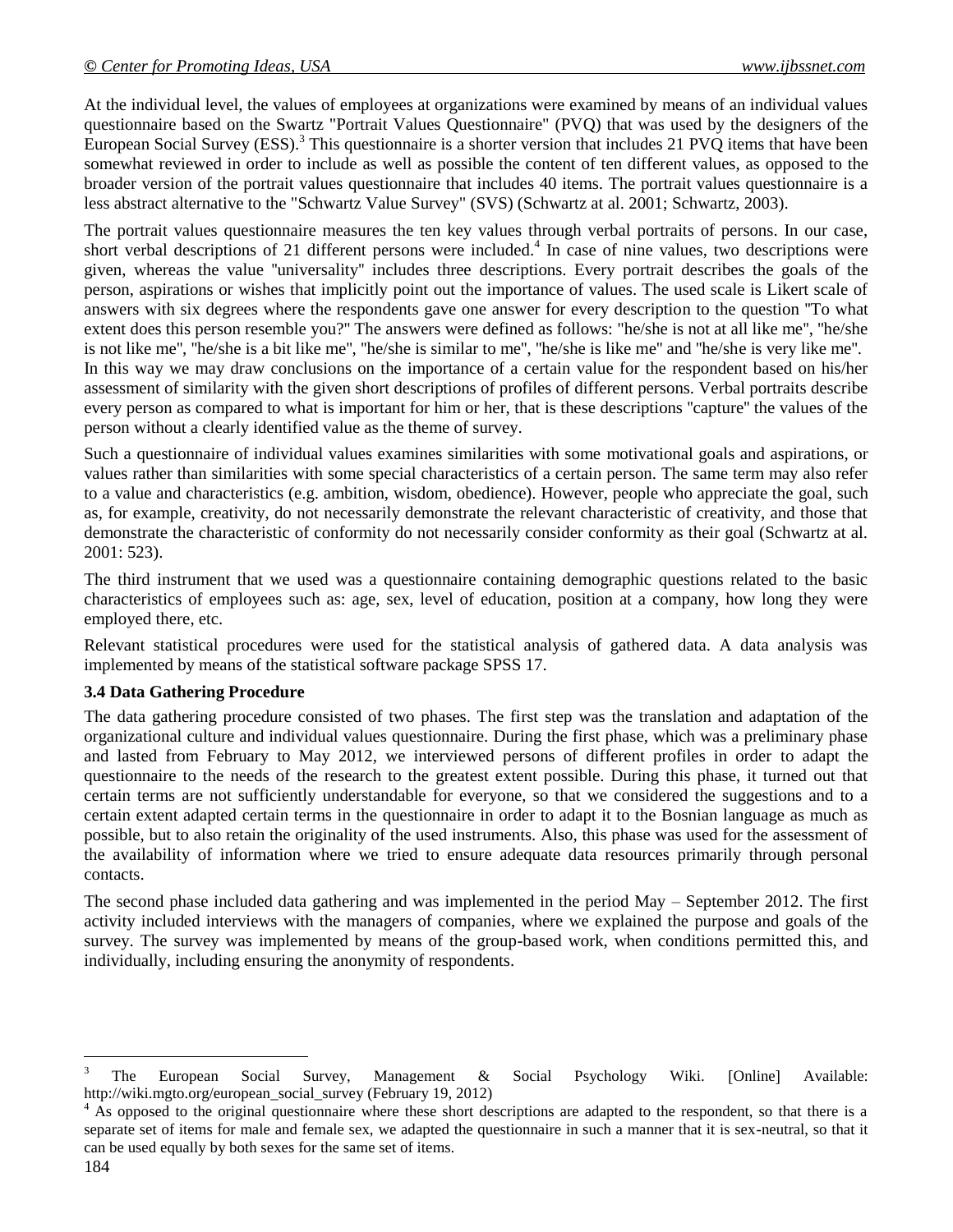# *4. Results and Discussion*

The results of the survey related to the presence of the four types of culture in the whole sample of eight companies are shown in Figure 1. The full line represents the perception of the organizational culture currently present at the organization, and the intermittent line represents the perception of the desired organizational culture in future.

### **Figure 1: Profile of the Type of Organizational Culture on the Company Sample in Bosnia and Herzegovina**



Figure 1. Indicates the average profile of organizational culture based on the sample of companies in Bosnia and Herzegovina, where the dominant cultural types that stand out include the clan ( $M = 29,64$ ) and hierarchy ( $M =$ 27,08), to a lesser extent the market culture ( $M = 24,13$ ), whereas the least present category is the adhocracy ( $M =$ 19,24). The given average values for the desirable types of culture point out that employees mostly prefer the clan culture (M = 37,79), followed by adhocracy (M = 21,62) and hierarchy (M = 20,78), and the least favored is the market culture (19,68). The differences between the arithmetic means are statistically important (Ft = 37,11; p = 0,0001; Fp = 149, 17; p < 0,0001)

According to the perception of respondents in the overall sample, there are three types of cultures that stand out (clan, hierarchy and market), whereas the least represented culture is the culture of adhocracy. Considering the characteristics of companies included in the sample, primarily as compared to the size of the company, the results were to a certain extent expected, since SMEs typically have an evident clan culture. However, if the average results are compared to the other three types of culture, it may be expected that the difference is even greater, and this difference can be seen as significant only if compared to the adhocracy culture.

One of the theoretical premises of the model of competing values is that the clan culture and market culture are opposing cultures. However, Cameron and Quinn (2006) underline that this does not have to be the case in practice, and that there are examples of effective organizations that have pronounced organizational values in terms of support and development of employees (clan), but at the same time insist on the achievement of goals (market). Although the size of the sample does not enable us to generalize, such a result may be interpreted in the context of certain specific characteristics of the society in Bosnia and Herzegovina. Namely, the high presence of the clan culture may be interpreted as a heritage of certain values that dominated in socialism, where egalitarianism and solidarity had stood out.

On the other hand, market culture is typical of organizations that operate in a highly competitive market and that are oriented towards the external environment. The primary goals of these organizations are profitability and the working environment is result-oriented. The perceived weaknesses of this type of culture suggest that the transition to market economy and transition period that the society in Bosnia and Herzegovina is undergoing does have a certain impact on promotion of values typical of developed market economies.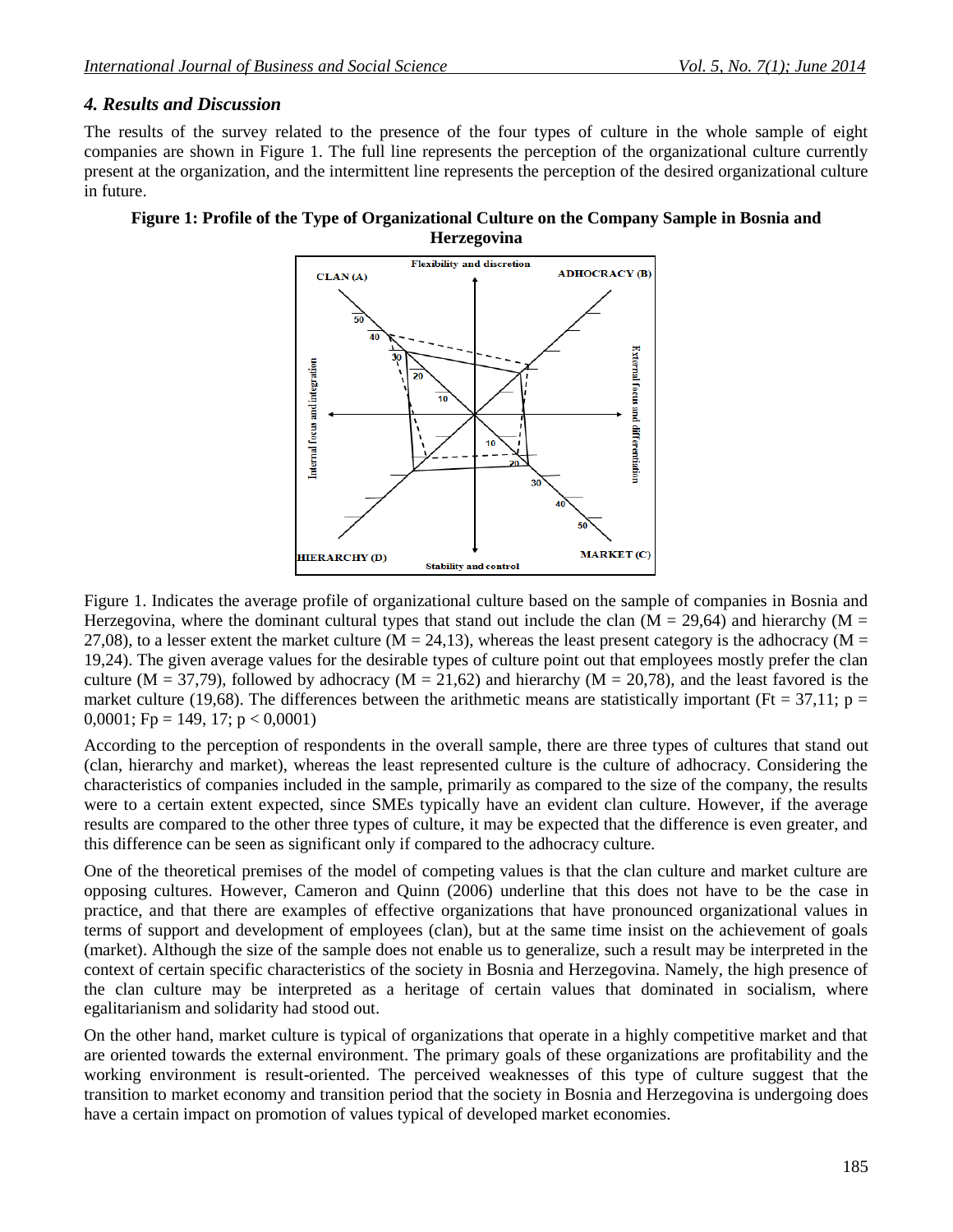If we compare the average results for the desired culture profile in future with results for the currently present culture profile based on the company sample in Bosnia and Herzegovina, we may perceive that there are no large differences. Somewhat higher values are present in case of the clan culture and adhocracy, whereas in case of the market and hierarchy culture, if compared to current values, it is evident that employees prefer these two types of culture to a lesser extent. The identified discrepancy as compared to the clan shows us that respondents rather prefer a working environment that gives them a better employee support and care provided by the organization. Image 2. contains the results of the survey related to individual employee values based on the company sample in Bosnia and Herzegovina.





It has been established that employees mostly prefer benevolence  $(M = 3,63)$ , security  $(M = 3,43)$  and universality  $(M = 3,35)$ , followed by tradition and conformity  $(M = 3,23)$  that are equally preferred by respondents. They least prefer hedonism (M = 2,04) and power (M = 2,02). The identified differences are statistically significant (F = 99,065;  $p = 0,0001$ ).

The obtained results give us the possibility to interpret them in the context of the Schwartz value model, since they largely correspond to the assumptions of the mutual proximity of certain values. The employees in the company sample in Bosnia and Herzegovina mostly prefer benevolence and universalism that belong to the dimension of self-transcendence according to the value structure, which is a means of expressing care and interest in other people. Also, values such as security, tradition and conformity, which are related in terms of motivational goals and correspond with the dimension of conservatism, ranked high. On the other hands, respondents to a lesser extent prefer values such as power, hedonism and achievements that correspond to the dimension of selfenhancement, which is contrary to the dimension of self-transcendence, since the attempt to achieve success may be contrary to the attempt to be benevolence, because striving at success may reduce activities aimed at the wellbeing and help to other persons (Schwartz, 2003). In addition to this, respondents prefer less values such as self-direction and stimulation that correspond to the dimension of openness for changes, which is contrary to conservatism, or values of conformity, tradition and security.

The next problem is to examine whether there is a relation between certain types of organizational culture and preferred individual values of employees based on the company sample in Bosnia and Herzegovina. The following table 2. contains the matrix of correlations between the types of organizational culture (currently) and individual employee values.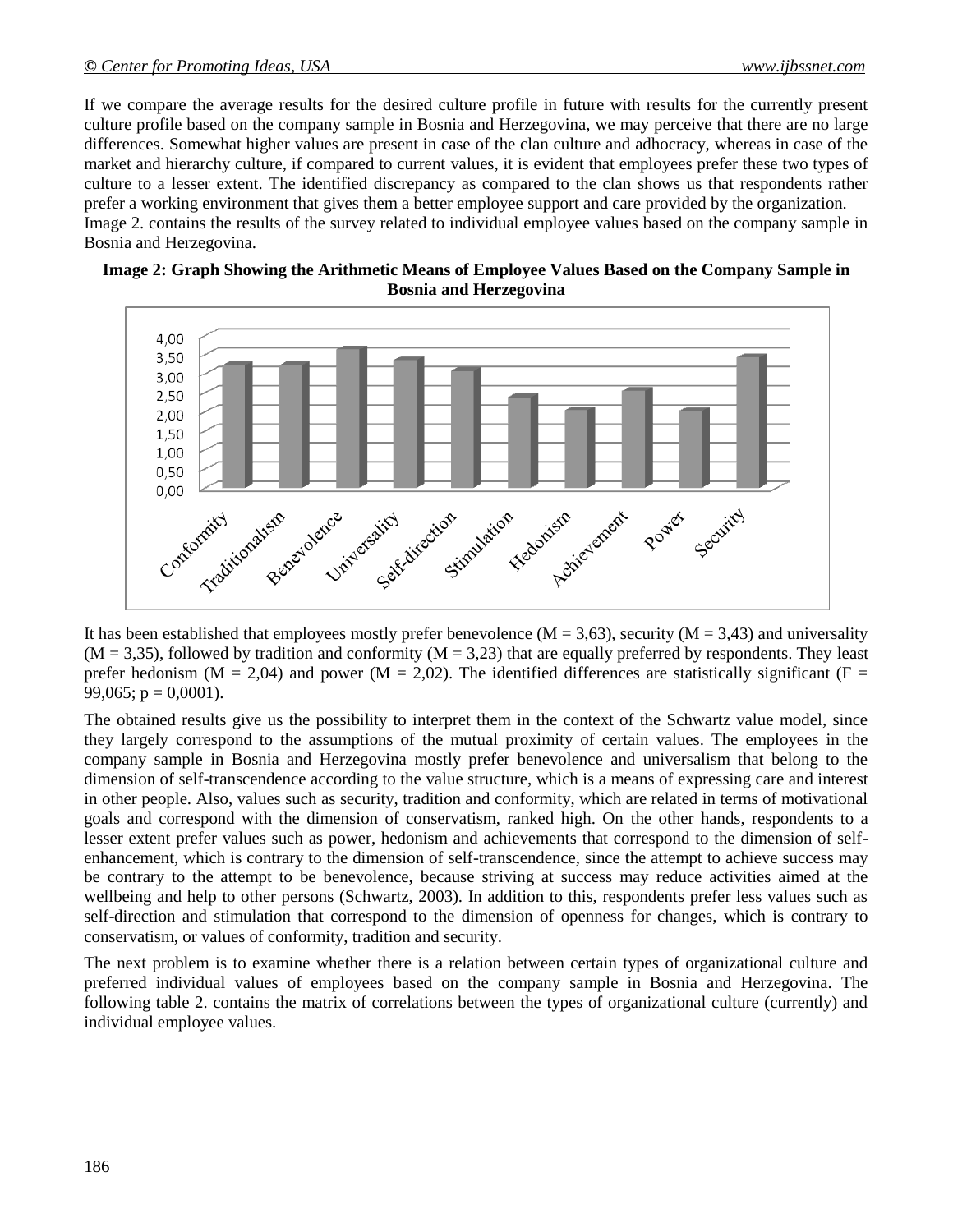|                       | $(A)$ Clan           | (B) Adhocracy         | (C) Market           | (D) Hierarchy |
|-----------------------|----------------------|-----------------------|----------------------|---------------|
| <b>Conformity</b>     | $.369^{**}$          | $-.086$               | $-.262$ **           | $-.140^*$     |
| <b>Tradition</b>      | $.311$ **            | $-.169$ <sup>**</sup> | $-.161$ <sup>*</sup> | $-.098$       |
| <b>Benevolence</b>    | $.185***$            | $-.155$ <sup>*</sup>  | $-.059$              | $-.066$       |
| Universality          | $.200^{**}$          | $-.067$               | $-.091$              | $-.114$       |
| <b>Self-direction</b> | .094                 | $-.048$               | $-.045$              | $-.035$       |
| <b>Stimulation</b>    | $-.108$              | $\overline{.127}^*$   | .110                 | $-.059$       |
| <b>Hedonism</b>       | $-.125$ <sup>*</sup> | .094                  | .093                 | $-.002$       |
| Achievement           | .100                 | .065                  | $-.053$              | $-120$        |
| <b>Power</b>          | $-.107$              | .110                  | .038                 | .010          |
| <b>Security</b>       | $.262**$             | $-.078$               | $-.109$              | $-.165$ **    |

**Table 2: Matrix of Correlations between types of Organizational Culture (currently) and Individual Employee Values**

 $*p < 0.05$ ;  $**p < 0.01$ 

As you can see based on table 2, there are positive, moderate and statistically important coefficients of correlations between the clan culture and conformity (0,369), tradition (0,311), security (0,262), universality (0,200) and benevolence (0,185). Persons who achieve better results in case of individual values such as conformity, tradition, security, benevolence and universality have a tendency of observing higher results in case of the organizational culture of the clan.

Considering the characteristics of the clan culture, this type of correlation with individual values was to a large extent expected. The preference for the mentioned individual values such as universality and benevolence namely motivate other forms of behavior directed towards selfless assistance and taking care of other people. Also, they emphasize devotion and paying attention to close persons. In addition to this, values such as conformity, tradition and security underline the importance of adhering to social norms and complying with customs that are in compliance with tradition. If we compare these values with the organizational culture that is in compliance with the clan culture, it is characterized by a friendly working environment, where leaders are considered some sort of a parent figure and where the basis of community is expressed through loyalty, tradition and dedication to organization, and there is a correlation with the previously mentioned individual values.

A low and statistically important correlation has been established between the values of stimulation and adhocracy culture (0,127). Persons who achieve more values on the variable of individual values of stimulation have a tendency of achieving higher results in case of the organizational culture adhocracy. In addition to this, there is a negative, moderate and statistically relevant correlation between the type of organizational culture adhocracy and individual values of tradition (-0,169) and benevolence (-0,155). Persons who achieve better results in case of the individual value of tradition and good-naturedness have a tendency of achieving worse results in case of the type of organizational culture adhocracy.

These results were quite expected, since the stimulation is the motivating value orientation that supports activities that incorporate a certain risk and are directed towards the search for new things, which corresponds to a higher dimension denoted as openness for change. Since one of the basic characteristics of the adhocracy culture is encouraging to assume risk and openness to change, there is a certain type of correspondence between this organizational value and individual value of stimulation. Also, the relation between the preferred value of tradition and type of culture of adhocracy is expected. A typical characteristic of adhocracy is namely that the leaders in this type of culture are the ones violating the rules, which is contrary to the basic motivational goal of individual value of tradition directed towards compliance with customs. In this respect, it may be expected that persons who achieve better results in case of the individual value of tradition have a tendency of achieving worse results in case of the organizational culture adhocracy.

In addition to this, there is a negative, moderate and statistically significant correlation between the market culture and conformity (-0,262), and tradition (-0,161). Persons who achieve better results in case of the individual value of conformity and tradition have the tendency of achieving worse results in case of the type of organizational market culture.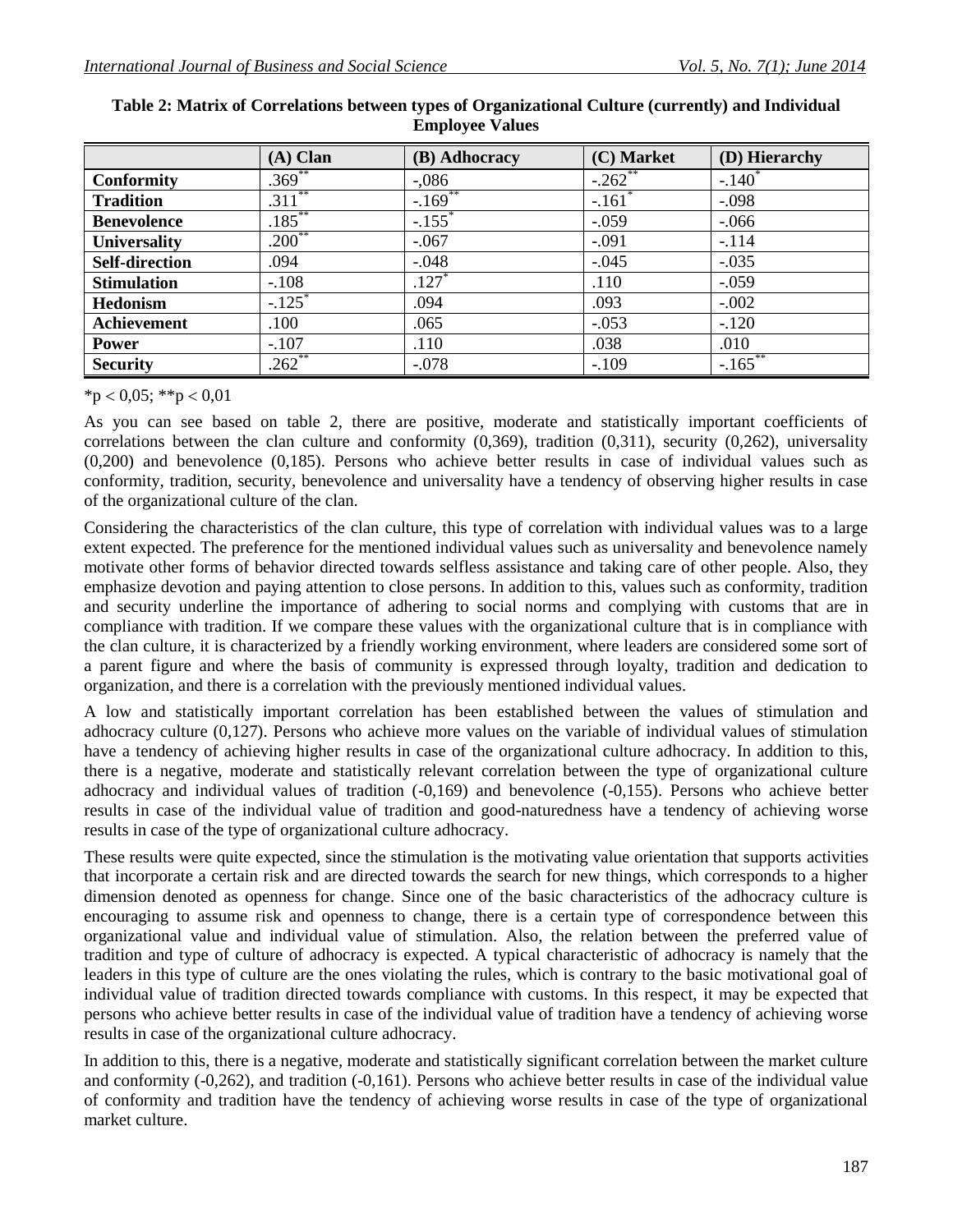The mentioned type of correlation between individual values of conformity and tradition and type of organizational market culture is interesting in the context of our survey, since it underlines the importance of the mutual relation between the environment and organizational culture. One of the basic characteristics of organizations where the market culture is dominant is that they encourage a working environment of pronounced competitiveness and mutual competition of employees. This type of organizations conducts a more aggressive strategy aiming at the achievement of demanding goals. Individual values of conformity and tradition match and both of them motivate activities related to external expectations. Considering the fact that the society in Bosnia and Herzegovina traditionally supported the values of egalitarianism and collectivism, which are to a certain extent opposite to the characteristics of the market culture, it may be said that it can be expected that persons who achieve better results in relation to the individual value of conformity and tradition have a tendency of achieving worse results in case of the type of organizational market culture.

There is a negative, moderate and statistically important correlation between the type of organizational culture of hierarchy and individual values of security (-0,165) and conformity (-0,140). Persons who achieve better values on the variable of individual values of security and conformity have a tendency of achieving worse results of the type of hierarchy culture.

These results are quite unexpected since the organizational culture of hierarchy represents a set of organizational values that support the practice of compliance with formal norms and subordination relations with an expressed bureaucratic structure. It may be expected that this type of organizational culture is accompanied by certain individual values such as conformity, which supports compliance with rules.

However, in compliance with the Swartz interpretation of the system of individual values, persons show a tendency to mostly prefer security, if they are facing social circumstances that in a certain way endanger this value, such as general social insecurity and more intensive social changes. In this respect, these results may be interpreted in such a manner that high values have been achieved when it comes to security and conformity, which is caused by the general characteristics of the environment in which companies in Bosnia and Herzegovina operate.

#### **4.1 Limitations**

There is no doubt that there are numerous limitations and deficiencies that we mentioned in this paper in relation to the conducted survey. The most important ones certainly include the complexity of the nature of the phenomenon selected for the survey. The term of organizational culture cannot be defined clearly and comprehensively, and as such, it contains a complex, interrelated and unclear series of factors. It is thus impossible to include all relevant factors in diagnosing and assessing the organizational culture, since it is always possible to claim that an additional element is relevant. This general lack is present in case of all surveys of organizational culture, so that this survey of culture in companies in Bosnia and Herzegovina has also not been immune to this problem.

The next limitation is related to the size and nature of the selected sample. The basic lack of the sample is that the data obtained based on the survey are limited in terms of possibility to make general conclusions about the results. Also, the statistical possibilities to check different variable correlations based on the selected relevant sample are limited.

#### *5. Conclusion*

The practice of organizations that have a recognizable organizational culture points to the importance of considering interests and respect of employees. In this respect, culture may strengthen trust, improve communication and reduce insecurity in interpersonal relations. In other words, an effective culture may favor a positive working environment. It should also be emphasized that the effectiveness does not depend on the very nature of a specific set of values, but rather on the clarity of organizational values, convictions and behavior, i.e. on the way in which they were created in the sense that they give a clearer picture to employees in order to make their work at the organization easier. Also, an effective culture depends on the level to which an organization is able to fulfill the promises contained in organizational values and on the extent to which these values reflect the preferences of employees (Heskett, 2012).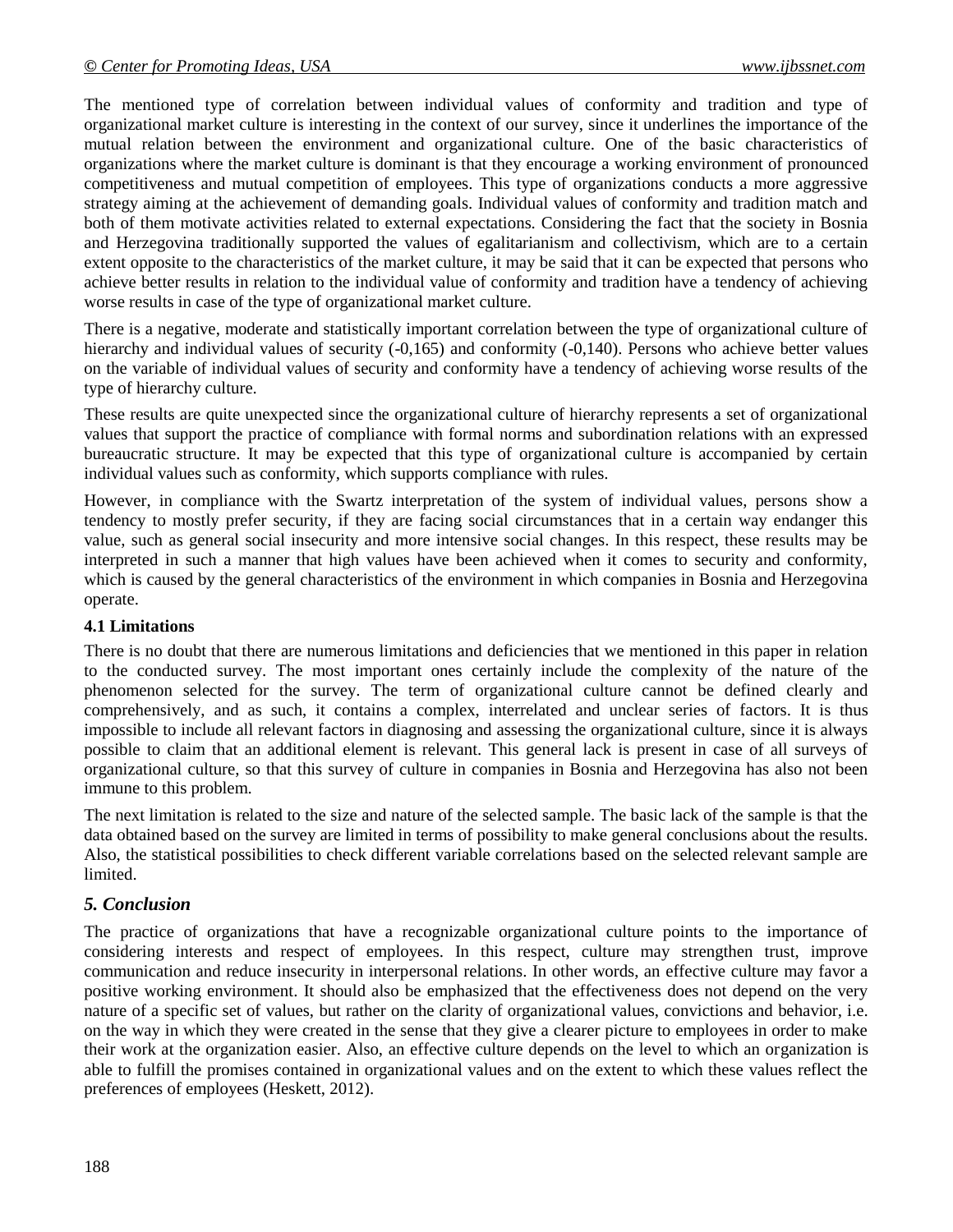Giving importance to the organizational culture may also help organizations in facing different types of changes that are unavoidable and necessary, especially in the present, increasingly turbulent operating environment.

This is particularly the case for companies in Bosnia and Herzegovina that operate under still insufficiently developed institutional conditions that are adequate for well-developed market economies. The transitional period that the society in Bosnia and Herzegovina is undergoing also implies a change of social values. In this context, we tried to specify certain types of organizational culture and their relation to individual values that are preferred by employees at different types of companies. In practical sense, the most important task of an adequate management of organizational culture is its diagnosis or measurement and implementation of specific activities for the purpose of developing relevant formal and informal forms of behavior.

A general conclusion based on the obtained results is that as compared to the currently present values of organizational culture, companies are more focused on internal characteristics that support a higher level of integration and focus on the stability of the internal structure of the company, whereas the least present values are those that would stimulate innovation and entrepreneurial behavior. In addition to this, the most desirable type of organizational culture preferred by employees is the clan culture, which may be linked to certain preferences of respondents as compared to individual values. As regards the individual level, it has been established that respondents mostly prefer benevolence, security, universality, tradition and conformity. Based on the results of the conducted survey we may generally conclude that the dominant values of the society in Bosnia and Herzegovina are values that mostly correspond with the culture of collectivism.

#### **Literature**

- Arogyaswamy, B., & Byles, C. M. (1987). Organizational Culture: Internal And External Fits. Journal of Management, Winter, 13, 4, 647 – 658
- Cameron, K. S., & Quinn, R. E. (2006). Diagnosing and Changing Organizational Culture: Based of the Competing Values Framework. (Revised Edition). San Francisco: Jossey-Bass A Wiley Imprint.
- Cooke, R. A. & Rousseau, D. M. (1988). Behavioral norms and expectations: A quantitative approach to the assessment of organizational culture. Group & Organization Studies, 13 (3), 245–273.
- Cooke, R. A., & Lafferty, J. C. (1983). Level V Organizational culture inventory. Plymouth: Human Synergistics, Inc.
- Deal, T. E. & Kennedy, A. A. (1982). Corporate cultures: The rites and rituals of corporate life. Reading, MA: Addison-Wesley.
- Denison, D., & Spreitzer, G.M. (1991). Organizational culture and organizational development: A competing values approach. Research in Organizational Change and Development, 5, 1-21.
- The European Social Survey, Management & Social Psychology Wiki. [Online] Available: http://wiki.mgto.org/european\_social\_survey (February 19, 2012)
- Gordon, G.G. & DiTomaso, N. (1992). Predicting corporate performance from organizational culture. Journal of Management Studies, 29 (6), 783-798.
- Handy, C. B. (1981). Understanding organizations. (Second Edition). Penguin Books.
- Heskett, J. L. (2012). The culture cycle: how to shape the unseen force that transforms performance. New Jersey: FT Press Upper Saddle River.
- Hitlin, S., & Piliavin, J. A. (2004). Values Reviving a Dormant Concept. Annual Review of Sociology, 30, 359– 93
- Hofstede, G. (1980). Culture's Consequences. London: Sage.
- Jung, T., Scott, T., Davies, H. T. O., Bower, P., Whalley, D., McNally, R., & Mannion, R. (2009). Instruments for Exploring Organizational Culture: A Review of the Literature. Public Administration Review, 69 (6), 1087-1096.
- Kluckhohn, C. (1951). Values and value orientations in the theory of action. In T. Parsons, E.A. Shils, (Ed.), Toward a General Theory of Action (pp. 388–433). New York: Harper.
- O'Reilly, C. A., Chatman, J., & Caldwell, D. F. (1991). People and organizational culture: A profile comparison approach to assessing person-organization fit. Academy of Management Journal, Vol. 34, No. 3, 487-516.
- Ouchi, W. G. (1981). Theory Z: How American business can meet the Japanese challenge. Reading, MA: Addison-Wesley.
- Pejovich, S. (2003). Tranzicija, tranzicijski troškovi i kultura. Financijska teorija i praksa, 27 (2), 235-250.